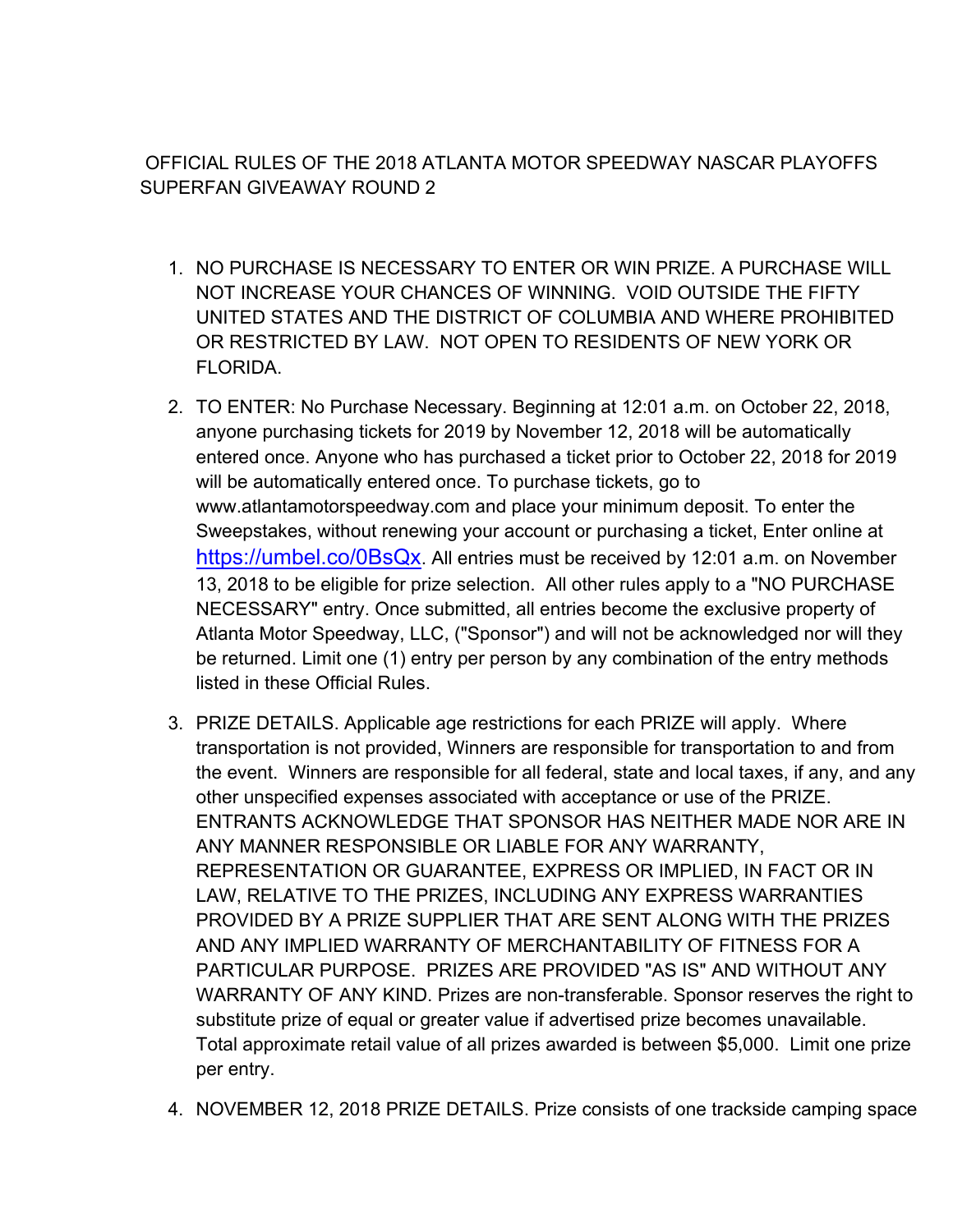and furnished RV, approximate retail value \$5,000, for the Monster Energy NASCAR Cup Series weekend at Atlanta Motor Speedway held in 2019 in Hampton, GA on or about NOVEMBER 13, 2018, Sponsor will select the Winner in a random drawing from all eligible entries received by Sponsor.

- 5. ODDS OF WINNING. Odds of winning depend on the number of entries received for a particular drawing and the number of prizes to be given at each drawing. Odds may change as Winners are selected and become ineligible for additional prizes. However, the odds may increase, decrease or remain the same depending on the number of additional entries received after each drawing and the number of Winners in each daily drawing.
- 6. DRAWING AND AWARDING OF PRIZE. On or about each date listed in each PRIZE DETAIL, Sponsor will select the Winner(s) in a random drawing from among all eligible entries received by Sponsor. The Sponsor's decisions will be final in all matters relating to this Sweepstakes. The potential Winner(s) will be notified by phone and/or email on or about the date of each drawing. The Winner(s) will have seven (7) days from notification by phone and/or email to claim the prize. To claim prize, contact Atlanta Motor Speedway ticket office at 877-9-AMS-TIX (267-843) Monday through Friday between the hours of 9:00 a.m. and 5:00 p.m. The potential Winner(s) will be required to sign an affidavit of eligibility which affirms that he/she has complied with these rules; as well as a liability and a publicity release, each of which, must be completed and signed prior to issuance or the prize will be forfeited and awarded to an alternate Winner from all eligible entries. If any prize, prize notification or attempted notification is returned or undeliverable, the prize will be forfeited and may be awarded to an alternate Winner. Except where prohibited, acceptance of a prize constitutes Winner's consent to the use of his/her name and/or photograph without further compensation for advertising, promotions and publicity purposes by sponsor. By accepting a prize, Winners acknowledge compliance with these Official Rules. Each entry continues to remain eligible to win in each daily drawing until that entry is selected as a Winner.
- 7. ELIGIBILITY. Sweepstakes open to individuals who are 18 years of age or older or the age of majority of his/her jurisdiction of residence at the time of entry. Active employees and agents of sponsor, and each of their parents, and members of such active employees' immediate families and individuals living in the same household with such employees, are not eligible to win. Void where prohibited or otherwise restricted by law. By participating in this Sweepstakes, entrants: (a) agree to be bound by these Official Rules and by the interpretations of these Official Rules by Sponsor and the decisions of Sponsor; (b) acknowledge compliance with these Official Rules; (c) represent and warrant that he/she meets all the eligibility criteria set forth in these Official Rules. In the event a winning account selected is a joint account, a total of one (1) Prize will be awarded in the name of the first-named account holder. Proof to Sponsor's satisfaction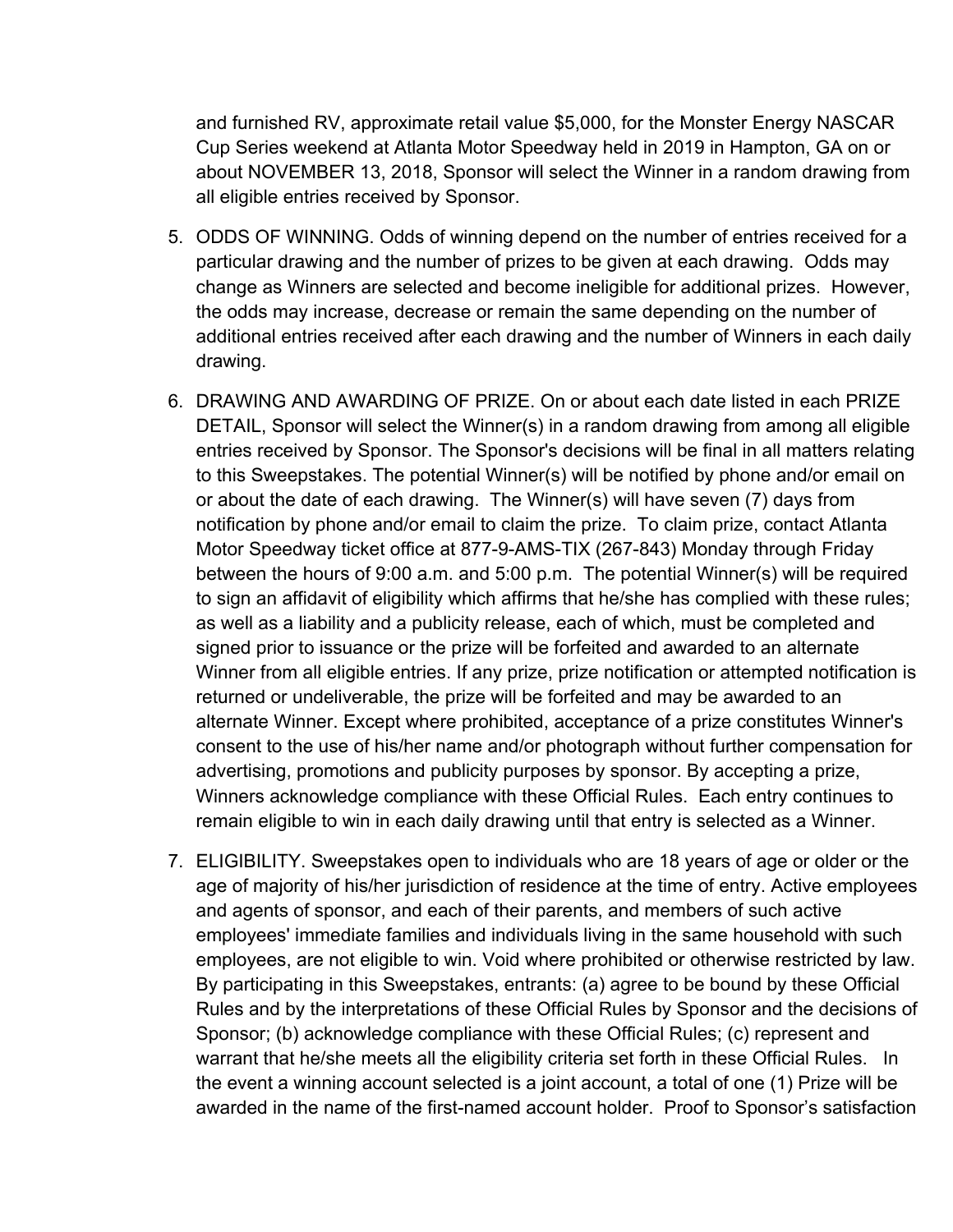of being the authorized Raceway account holder may be required by Sponsor.

- 8. USE OF DATA. Sponsor will be collecting personal data about entrants online, in accordance with its privacy policy. Please review the Sponsor's privacy policy at http://www.racesonoma.com/privacy policy/. By participating in the Sweepstakes, all entrants hereby agree to Sponsor's collection and usage of their personal information and acknowledge that they have read and accepted Sponsor's privacy policy.
- 9. TAXES. Any valuation of the prizes stated above is based on available information provided to the Sponsor, and the value of any prize awarded to a Winner may be reported for tax purposes as required by law. Winners are solely responsible for reporting and paying any and all applicable taxes. Winners must provide the Sponsor with valid identification and a valid taxpayer identification number or social security number before any prize will be awarded. Any person winning over \$600 in prizes from Sponsor will receive an IRS form 1099 at the end of the calendar year and a copy of such form will be filed with the IRS.
- 10.OTHER CONDITIONS. All federal, state and local laws and regulations apply. Sponsor reserves the right, at its sole discretion, to cancel, terminate, modify or suspend this Sweepstakes or any portion hereof, or to disqualify any individual implicated in any of the following actions, if for any reason: (a) infection by computer virus, bugs, tampering unauthorized intervention, actions by entrants, fraud, technical failures, or any other causes which, in Sponsor's sole opinion, corrupt or affect the administration, security, fairness, integrity or proper conduct of the Sweepstakes, (b) the Sweepstakes or any website associated therewith (or any portion thereof) becomes corrupted or does not allow the proper processing of entrants per these Official Rules, or (c) the Sweepstakes is otherwise not capable of running as planned by sponsor.
- 11.All entrants release Sponsor and all related parties from all claims/liability arising from this Sweepstakes or acceptance/use of any prize. by entering, participants agree to release and hold harmless sponsor and each of its parent, subsidiaries, affiliates, divisions, advertising and promotional agencies, and each of the foregoing entities' employees, officers, directors, shareholders and agents (collectively the "released parties"), from and against any and all claims, actions and/or liability for any injuries or death, loss or damage of any kind arising from or in connection with participation in and/or entry into the Sweepstakes or acceptance or use of any prize or participation in any Sweepstakes-related activity and for any claims based on publicity rights, defamation, invasion of privacy and merchandise delivery. The released parties are not responsible or liable for any incorrect or inaccurate entry information, and assume no responsibility for: (a) any error, omission, interruption, defect or delay in operation or transmission at any website, (b) failure of any entry to be received by Sponsor due to mail delivery, technical problems, human error or traffic congestion on the internet or of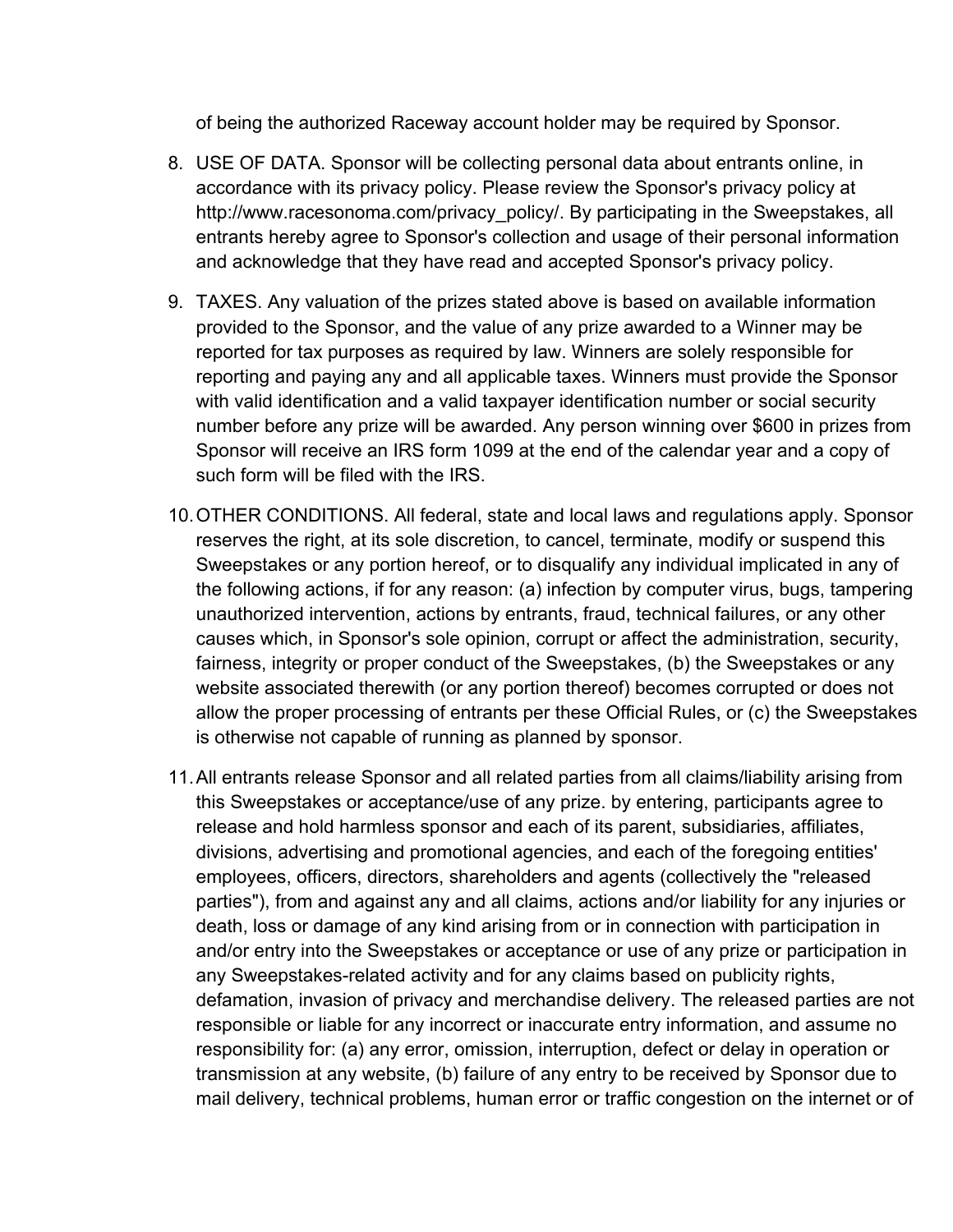any website, (c) communication lines, hardware and/or activate failures, or (d) damage to any computer (software or hardware) resulting from participation in the Sweepstakes. ANY VIOLATION OF THESES OFFICIAL RULES BY A WINNER WILL RESULT IN SUCH WINNER'S DISQUALIFICATION AS A WINNER OF THE SWEEPSTAKES AND ALL PRIVILEGES AS A WINNER WILL BE IMMEDIATELY TERMINATED.

- 12.DISPUTES. Entrant agrees that: (a) all causes of action arising out of or connected with this Sweepstakes, or any prize awarded, shall be resolved individually – without resort to any form of class action – by binding arbitration (by a single neutral arbitrator) in accordance with the expedited rules of the American Arbitration Association. The parties consent to exclusive personal jurisdiction in California. Any attempt by any person to deliberately damage or undermine the legitimate operation of the Sweepstakes may be in violation of criminal and civil law and should such an attempt be made, sponsor reserves the right to seek remedies and damages (including attorneys' fees) from any such person to the fullest extent permitted by law; (b) all claims, judgments and awards shall be limited to actual out-of-pocket costs incurred, including costs associated with entering the Sweepstakes but in no event attorneys' fees, and (c) under no circumstances will entrant be permitted to obtain awards for and entrant hereby waives all rights to claim punitive, incidental and consequential damages and any other damages, other than for actual out-of-pocket expenses, and any and all rights to have damages multiplied or otherwise increased. SOME JURISDICTIONS DO NOT ALLOW THE LIMITATIONS OR EXCLUSION OF LIABILITY FOR INCIDENTAL OR CONSEQUENTIAL DAMAGES, SO THE ABOVE MAY NOT APPLY TO YOU. All issues and questions concerning the construction, validity, interpretation and enforceability of these Official Rules, or the rights and obligations of the entrant and sponsor in connection with the Sweepstakes, shall be governed by and construed in accordance with the laws of the State of California without giving effect to any choice of law or conflict of law rules (whether of the State of California or any other jurisdiction), which would cause the application of the laws of any jurisdiction other than the State of California. By entering into this Sweepstakes, all entrants agree to all the terms and conditions stated in these Official Rules.
- 13.NAME OF WINNERS. For the names of Winners and prizes won, send a self addressed stamped envelope to "Race to Renew Prize Winners," Sonoma Raceway, 29355 Arnold Drive, Sonoma, CA 95476. The names of the Winners will also be posted at www.racesonoma.com/winners on or about January 31, 2014.
- 14.PUBLICITY RELEASE. By participating in the Sweepstakes, Winners grant the right to Sponsor, and its representatives, affiliates, licensees and assigns, to record, film, videotape and photograph the Winners ("Images"). These Images will be owned by Sponsor. Sponsor and each of its designees shall have the right to use, re-use,